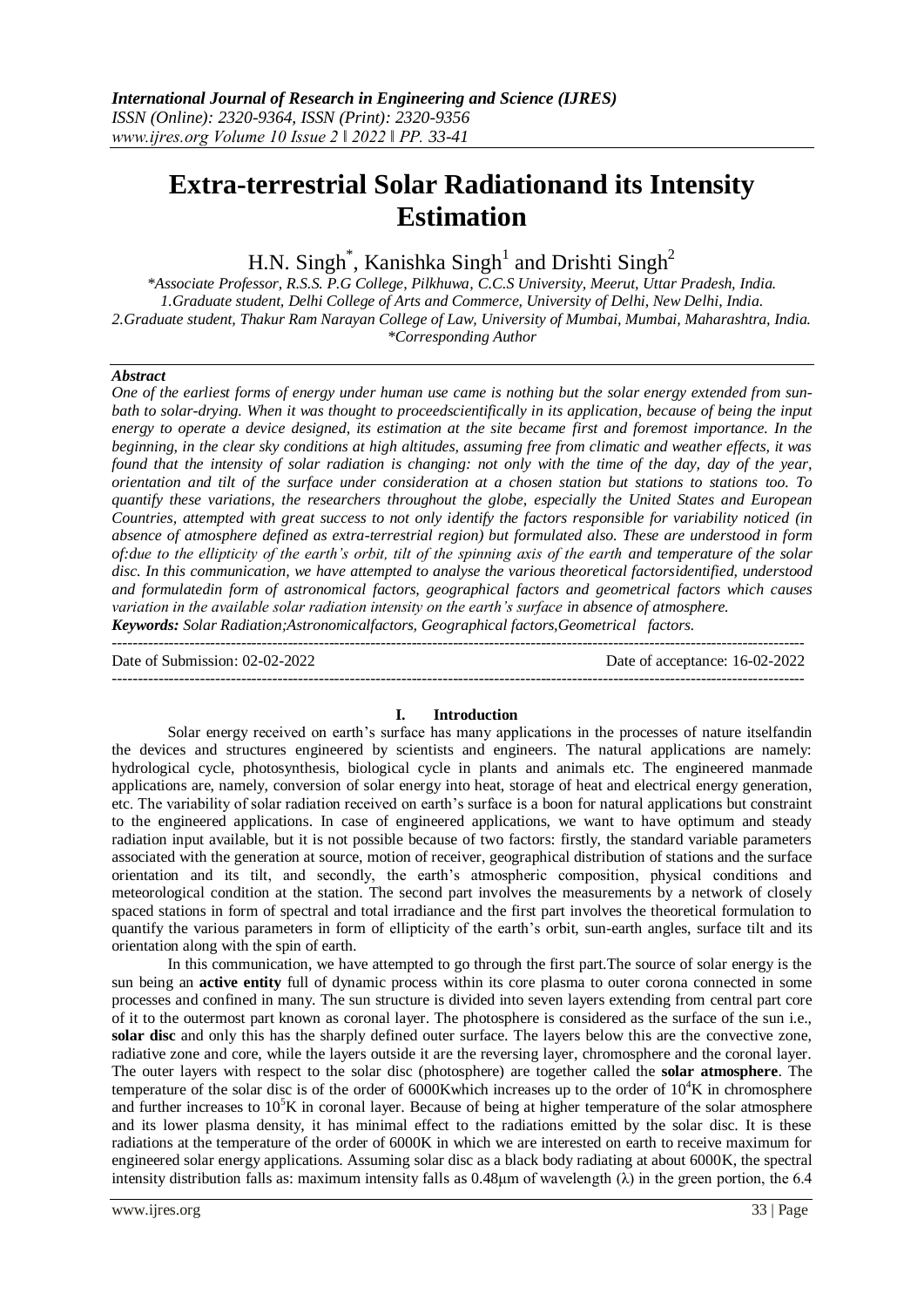percent of the total energy is contained in Ultraviolet (UV) region ( $\lambda$  < 0.38 $\mu$ m); 48 percent is contained in the visible region  $(0.38<\lambda < 0.78 \text{µm})$  and the remaining 45.6 percent falls in the Infra-Red (IR) region as shown in Fig.1[1].



The radiations emitted by the solar atmosphere is mostly in Soft X-Rays (SXR), Hard X-Rays (HXR) and Gamma Rays (GR) which are actually die out in the earth's atmosphere by the time it reaches to the earth's surface along with harmful UV-radiations of solar disc. So, from engineered solar energy applications point of view, the radiation emitted by the solar disc for  $\lambda > 0.38$  we are interested. Further for  $\lambda > 2.5$ um, the intensity is so small that it contributes almost nil to any desired applications. So, the range of wavelength 0.38 $\mu$ m <  $\lambda$  < 2.5μm, is of our consideration to estimate, record and utilize.

#### **II. Radiation Emitted by the Sun**

#### *2.1 Source of Solar Radiation:*

After the establishment of the fact that energy (E) is equal to the product of mass (m) and square of the speed of light (c) in vacuum as E=mc<sup>2</sup>, the conversion of matter into energy, the **nuclear fusion reaction** in the core of the sun,is accepted as the source of solar energy and based on this the sun is termed as a continuous fusion reactor or thermal reactor, in which the most agreed reaction is,

 $\longrightarrow$   ${}_{2}\text{He}^{4} + 26.7\text{Mev}$  (1)

In this nuclear reaction, four hydrogen nuclei fuses to form a single helium nucleus and releases energy due to **mass-defect**. This energy produced maintains the condition for the nuclear fusion reactions to sustain in form of thermal energy at a high temperature ( $10^6$ K). But being at temperature (T<sub>s</sub>) it also radiates the energy outwards given by,

(2)

$$
E=\varepsilon.\sigma\centerdot(T_s)^4
$$

where  $\epsilon$  and  $\sigma$  are the **emissivity** of the radiating surface and **Stefan-Boltzmann Constant** respectively [1].

# *2.2 Temperature of the Solar Disc:*

 $4({}_1\text{H}^1)$ 

The radiated energy given by Equ. (1) comes into the radiative zone and convective zone where it is responsible for many dynamic processes in these two zones decided by their plasma density, thermal pressure and magnetic field pattern. These two zones are always in their dynamic equilibrium. The boundaries of core, radiative zone and convective zone are not sharply defined because of being in dynamic equilibrium in size, shape, density and temperature. The outer layer of convective zone is called the "surface of the sun" also known as photosphere and it is the photosphere only of which outer edge is sharply defined in form of its radiusand temperature where its temperature is of the order of 6000K.

# *2.3 Limits of Solar spectrum in Extra-terrestrial Region:*

There are various methods to study the electromagnetic spectrum radiated out by the sun, the**direct methods** as: extrapolation from spectral measurements at various heights above sea level; by **indirect methods** as examining the state of the ozone layer and various layers of ionosphere and by direct radio reception from the sun. The radiated spectrum extends from fraction of an Angstrom to hundreds of meters [2-4]. The spectrum radiated by the solar disc, in the range of 2500A<sup>o</sup> to 30,000A<sup>o</sup> carries nearly 98 percent of the total emitted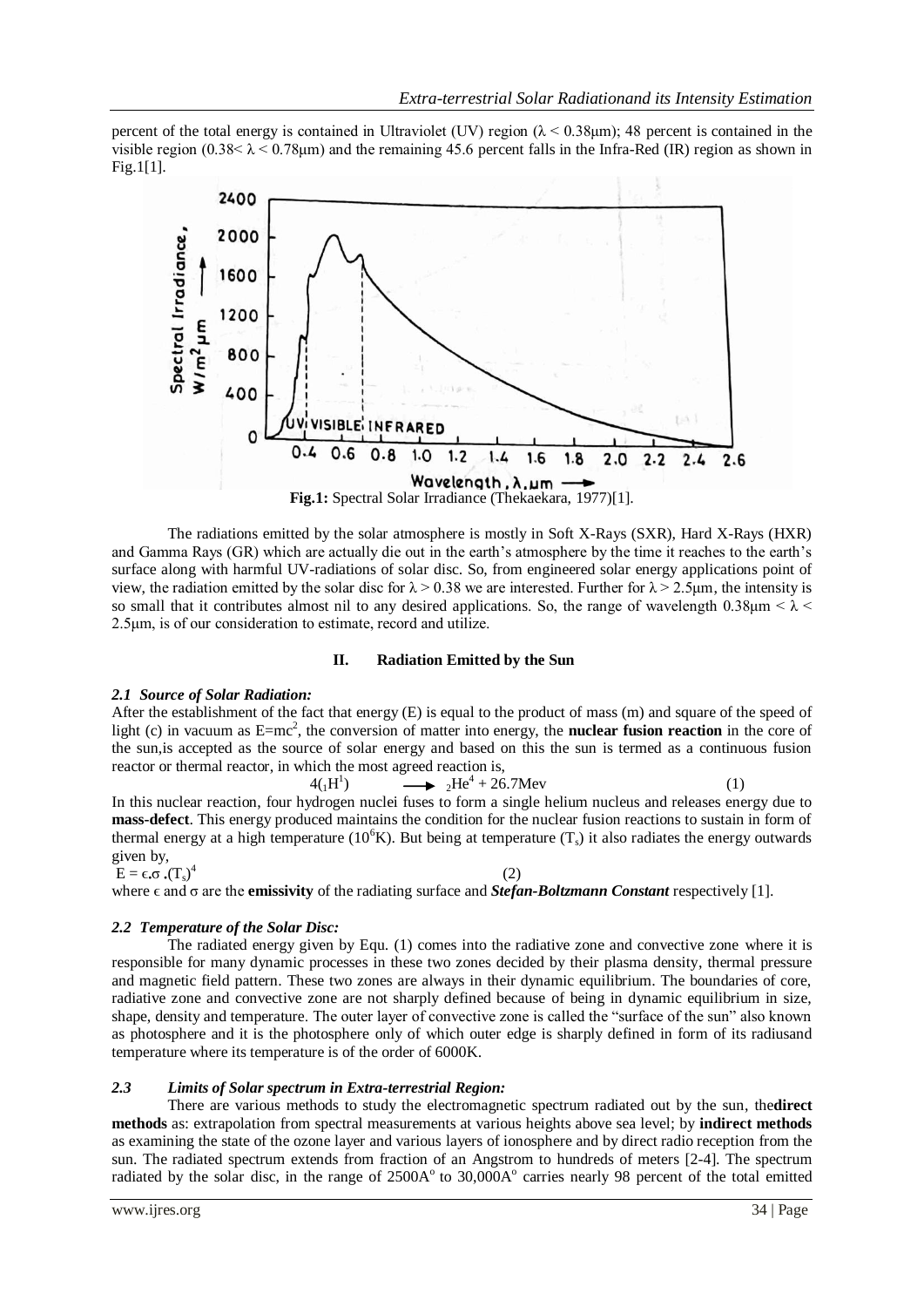energy. The solar radiation outside this limit has its own importance but regarding solar energy application point of view, their intensity is much lower to explore.

The region of solar spectrum with which most of the solar energy applications are associated as photovoltaic, distillation, building heating and cooling, solar pond, solar collectors, solar drying etc., the sun may be regarded as a **heat radiator** by virtue of its temperature. It also converts absorbed radiation into heat. Treating it as a perfectly black body, the spectral curve of extra-terrestrial radiation of solar disc will be of the type as shown in the Fig.(2), [5].



**Fig.2:** Spectral curves of Sun as a black body at **Fig.3:** Variation of temperature across T = 7000K, 6000K and 5000K the solar disc.

|  |  | Table 1: The extra-terrestrial solar irradiance, the WRC solar spectrum |  |  |  |  |  |  |
|--|--|-------------------------------------------------------------------------|--|--|--|--|--|--|
|--|--|-------------------------------------------------------------------------|--|--|--|--|--|--|

| λ     | $I_{m,k}$ | $J_{out}$ | λ     | $l_{\kappa,\lambda}$ | $J_{\alpha,\lambda}$ |                | $\mathbf{I}_{m,\lambda}$ | $J_{\alpha,\lambda}$ |
|-------|-----------|-----------|-------|----------------------|----------------------|----------------|--------------------------|----------------------|
| 0.250 | 13.8      | 0.002     | 0.520 | 1820.9               | 0.243                | 0.880          | 965.7                    | 0.621                |
| 0.275 | 224.5     | 0.005     | 0.530 | 1873.4               |                      | 0.900          | 911.9                    | 0.635                |
| 0.300 | 542.3     | 0.012     | 0.540 |                      | 0.257                |                |                          | 0.648                |
| 0.325 | 778.4     | 0.023     | 0.550 | 873.3                | 0.271                | 0.920          | 846.8                    |                      |
| 0.340 | 912.0     | 0.033     | 0.560 | 1875.0               | 0.284                | 0.940          | 803.8                    | 0.660                |
| 0.350 | 983.0     | 0.040     | 0.570 | 1841.1               | 0.298                | 0.960          | 768.5                    | 0.671                |
| 0.360 | 967.0     | 0.047     | 0.580 | 1843.2               | 0.311                | 0.980          | 763.5                    | 0.683                |
| 0.370 | 1130.8    | 0.056     |       | 1844.6               | 0.325                | 1.000          | 756.5                    | 0.694                |
| 0.380 | 1070.3    | 0.064     | 0.590 | 1782.2               | 0.338                | 1.050          | 668.6                    | 0.720                |
| 0.390 | 1029.5    | 0.071     | 0.600 | 1765.4               | 0.351                | 1.100          | 591.1                    | 0.743                |
| 0.400 | 1476.9    | 0.079     | 0.620 | 1716.4               | 0.377                | 1.200          | 505.6                    | 0.783                |
| 0.410 | 1698.0    |           | 0.640 | 1693.6               | 0.40                 | 1.300          | 429.5                    | 0.817                |
| 0.420 | 1726.2    | 0.092     | 0.660 | 1545.7               | 0.424                | 1.40C          | 354.7                    | 0.846                |
| 0.430 | 1591.1    | 0.104     | 0.680 | 1492.7               | 0.447                | 1.500          | 296.6                    | 0.870                |
| 0.440 |           | 0.117     | 0.700 | 1416.6               | 0.468                | 1.600          | 241.7                    | 0.890                |
| 0.450 | 1837.6    | 0.129     | 0.720 | 1351.3               | 0.488                | 1.800          | 169.0                    | 0.921                |
|       | 1995.2    | 0.143     | 0.740 | 1292.4               | 0.507                | 2.000          | 100.7                    | 0.941                |
| 0.460 | 2042.6    | 0.158     | 0.760 | 1236.1               | 0.526                | 2.500          | 49.5                     | 0.968                |
| 0.470 | 1996.0    | 0.173     | 0.780 | 1188.7               | 0.544                | 3.000          | 25.5                     | 0.981                |
| 0.480 | 2028.8    | 0.187     | 0.800 | 1133.3               | 0.561                | 3.500          | 14.3                     |                      |
| 0.490 | 1892.4    | 0.201     | 0.820 | 1089.0               | 0.577                | 4.000          |                          | 0.988                |
| 0.500 | 1918.3    | 0.216     | 0.840 | 1035.2               | 0.593                |                | 7.8                      | 0.992                |
| 0.510 | 1926.1    | 0.230     | 0.860 | 967.1                | 0.607                | 5.000<br>8.000 | 2.7<br>0.8               | 0.996<br>0.999       |

 $\mu_{\text{w},\lambda}$  is the solar spectral irradiance in W/m<sup>2</sup>  $\mu$  m averaged over a small bandwidth centred at  $\lambda$  (in  $\mu$ m).  $f_{a,\lambda}$  is the fraction of the solar constant associated with wavelengths shorter than  $\lambda$ .

The average energy I<sub>sc</sub> over small band with  $\lambda - \frac{d}{dx}$  $\frac{d\lambda}{2}$ to  $\lambda + \frac{d}{2}$  $\frac{dA}{2}$  centred at wave length  $\lambda$  and the integrated fraction of energy  $f_0$ ,  $\lambda$  at wavelengths smaller than that for the standard curve of Fig.3 are indicted in Table-1, [7-9].

#### **III. Factors affecting Solar Radiation Intensity in Extra-terrestrial Region/ Absence of Earth's Atmosphere**

#### *3.1 Astronomical Factors:*

### 3.1.1 **Ellipticity of the Earth's Orbit:**

The first astronomical factor is the solar constant  $I_{ON}$  for the solar spectrum between 0.30µm to 5.0µm. This is because the earth's orbit around the sun is elliptical not circular, due to which the distance between earth and sun is varying. It varies by 1.7% between minimum and maximum. The mean earth-sun distance is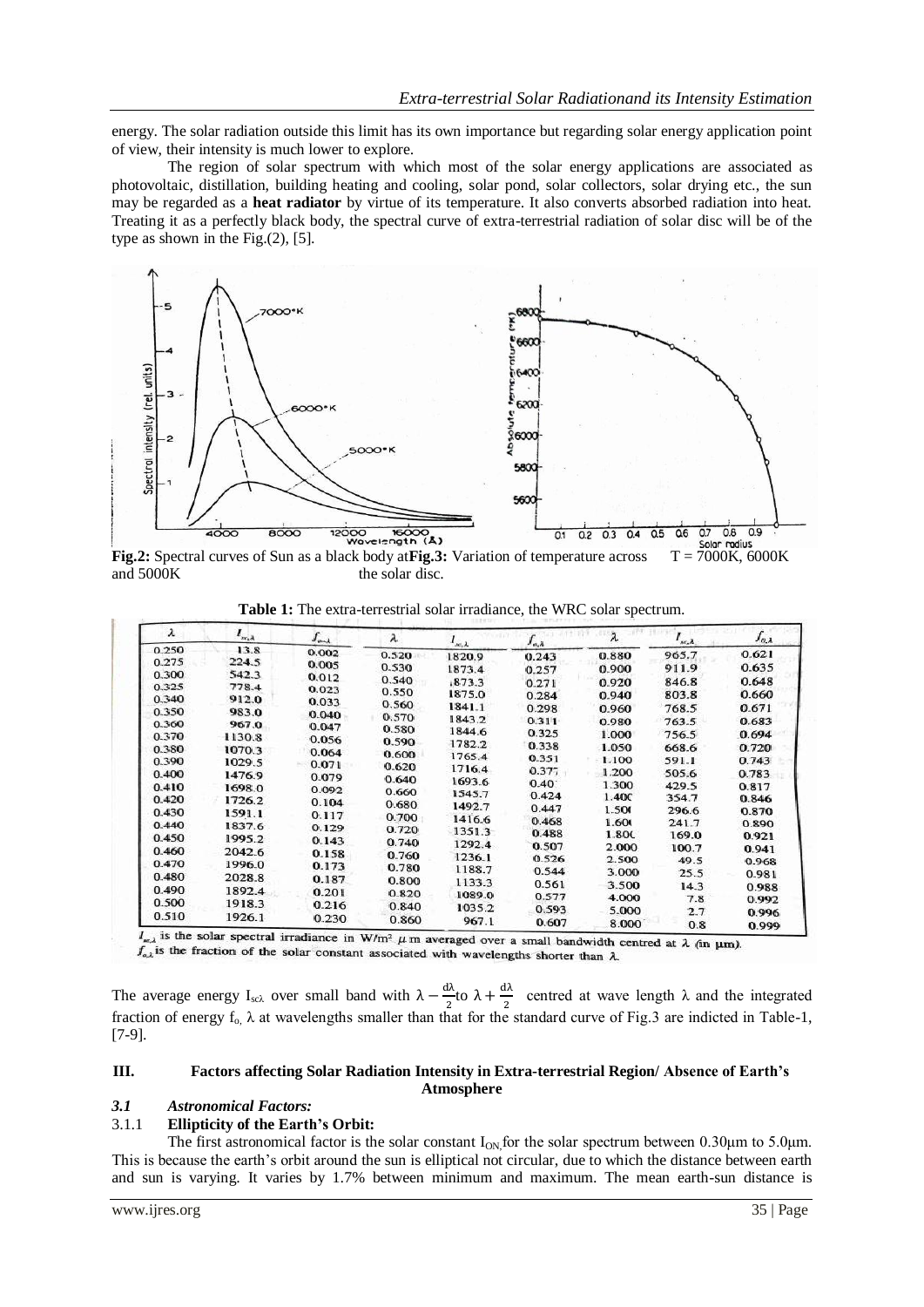considered as one astronomical (AU) unit which is equal to  $1.495x10^{11}$ m and the sun subtends an angle of  $32<sup>′</sup>$ on earth,[9].

Taking this mean earth-sun distance, the radiation received on earth outside its atmosphere is assumed as constant and formulated in terms of solar constant, I<sub>ON</sub> which is nothing but the energy received from the solar disc per unit time, per unit cross-sectional area, perpendicular to the direction of propagation of the radiation at the mean earth-sun distance in absence of atmosphere. The value of  $I_{ON}$  is adopted by WRC as 1367  $W/m<sup>2</sup>$  with an accuracy of the order of 1 percent, [9].



**Fig.4:** The WRC standard solar spectrum curve.

The concept of solar constant was introduced by **A. Pouillet in 1837** and the method for its determination was first given by **Langley in 1881**[5]. Assuming photo-spherical emission at steady rate, in its elliptical orbit, the extra-terrestrial radiation measured on a plane normal to the radiation on the n<sup>th</sup> day of the year (n=1 for January  $1<sup>st</sup>$  and n=365 for December 31<sup>st</sup>) in absence of earth's atmosphere is given by:

$$
I_{EN} = I_{ON} \left[ 1.0 + 0.033 \cos \left( \frac{360n}{365} \right) \right]
$$
 (2)

### **3.1.2 Tilt of the axis from its Rotational Plane:**

In its orbit around the sun in its elliptical orbit, the earth spins and its axis of spin (polar axis) is not perpendicular to the orbital plane. It is tilted by  $23.50^{\circ}$  with the normal to the plane.

The variability by this factor is measured in terms of declination angle  $\delta$  which varies from 23.45° on June 21<sup>st</sup> to - 23.45 $^{\circ}$  on December 21<sup>st</sup>, north or south of equatorial plane of the earth, respectively. On any n<sup>th</sup> day of the year, it is given by (Cooper,1969):

$$
\delta = 23.45 \cdot \sin[\frac{360}{25} (284 + n)] \tag{3}
$$

Its variation with n is given in Fig.(5), [1]. It varies with the day of the year only. Physically, it represents the tilt of the earth's equatorial plane with its orbital plane around the sun on a particular day of the year. If earth's polar axis is not tilted,  $\delta = 0$  for any day of the year irrespective of the ellipticity of its orbit.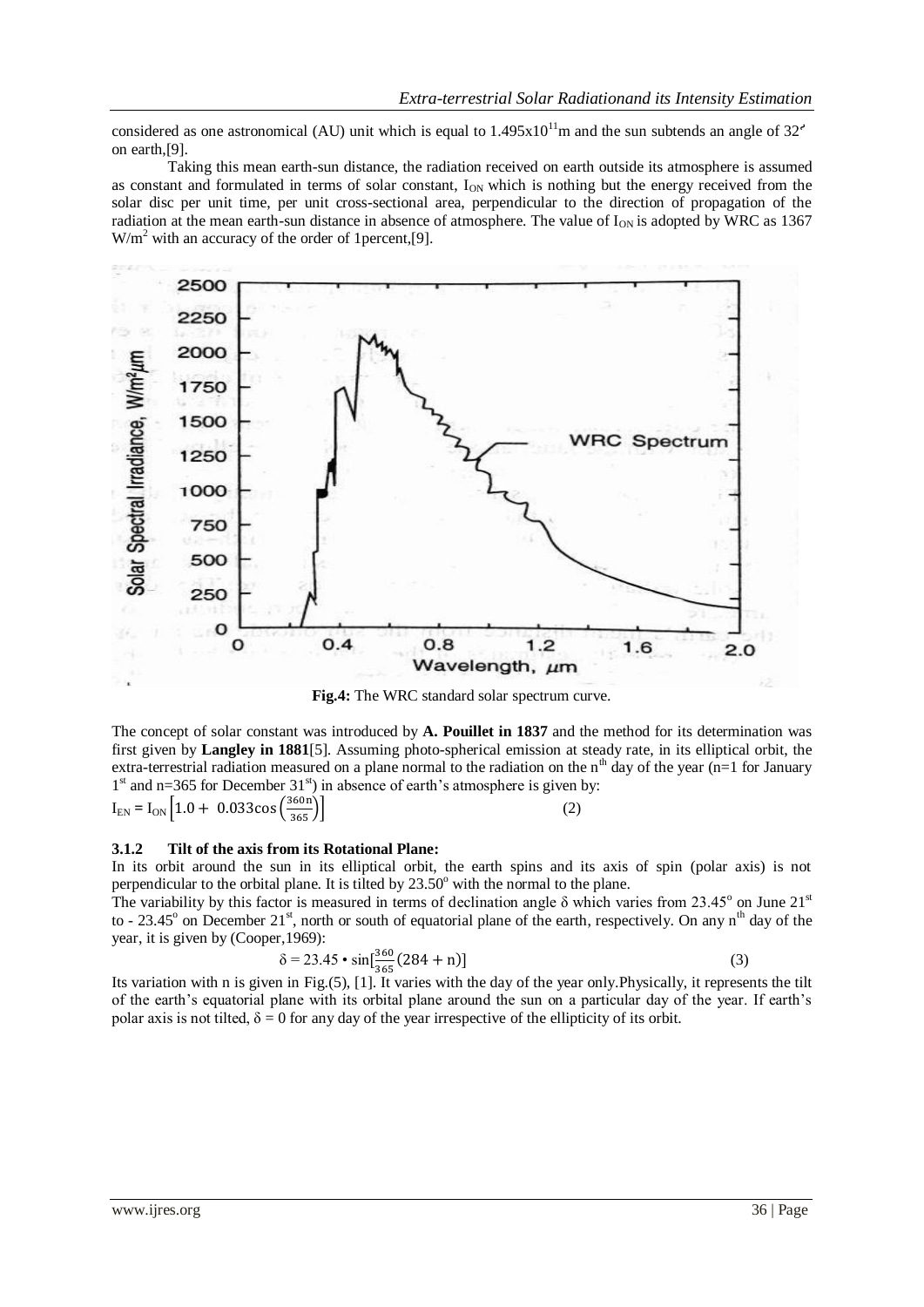

#### **3.1.3 Spin of Earth:**

This causes variation in the solar radiation intensity because of the fact that due to spin motion of earth about its axis, at a particular place may find the position of sun east or west of its meridian which governs that the sun's position is overhead or towards east (am) or towards west (pm). This variation is measured in terms of **sunearth angles** as: Solar Time (ST), Equation of time; Solar altitude angle  $(\alpha_s)$ , Zenith angle (θz) and Solar Azimuth angle  $(\gamma_s)$ . The solar time is different than the local time at a place.

The **Equation ofTime** (EOT) arises due to the variation in the length of the solar day time because with n, the day of the year, the earth's surface exposed to sun from sunrise to sunset is different due to tilt of the axis. It is expressed as:

 $EOT = 229.2[0.000075 + 0.001868 \cos B - 0.032077 \sin B]$ 

$$
-0.014615\cos 2B - 0.04089\sin 2B\tag{4}
$$

where,  $B =$ 

$$
[(n-1)\bullet \left(\frac{360}{365}\right)]\tag{5}
$$

The solar radiation available is finally decided by where is the sun at a time of measurement. Every station is associated with local time standardised with respect to a standard station longitude of the country known as **standard time**for the station under consideration. Therefore,

In general,

Solar Time  $(ST) = Local Time \pm Longitude Correction + Ellipticity Correction$ 

The longitude correction is measured in terms of difference of longitudes of the station and its standard zone longitude for that station and the ellipticity correction is measured in terms of EOT:

For the stations east of GMT:

Solar Time of a station=Standard Time (for the zone/country)

 $-[4(L_{std}-L_{loc})$  East of GMT] + EOT (6)

For the stations west of GMT:

Solar Time of a station = Standard Time (for the zone/country)

 $+ [4(L<sub>std</sub> - L<sub>loc</sub>)$  west of GMT] + EOT (7)

Where  $L_{std}$ : Standard meridian(longitudein degree) of the zone/country.

 $L<sub>loc</sub>$ : Local meridian (longitudein degree) of the station.

 $[4(L_{std} - L_{loc})]$  and EOT: are in the units of minute.

The solar time (ST) is used to determine the angular position of the sun east or west of the local meridian due to the spin of the earth about its axis which is measured in terms of hour angle  $(\omega)$  given by:

 $\omega = (ST - 12) \cdot 15^{\circ}$ (8) which is zero at solar noon  $(ST = 12)$ , negative in the before solar noon hours and positive in after solar noon hours. This result is for a station in northern hemisphere and vice-versa in southern hemisphere. For a place in northern hemisphere its values are given in Table-2, [1].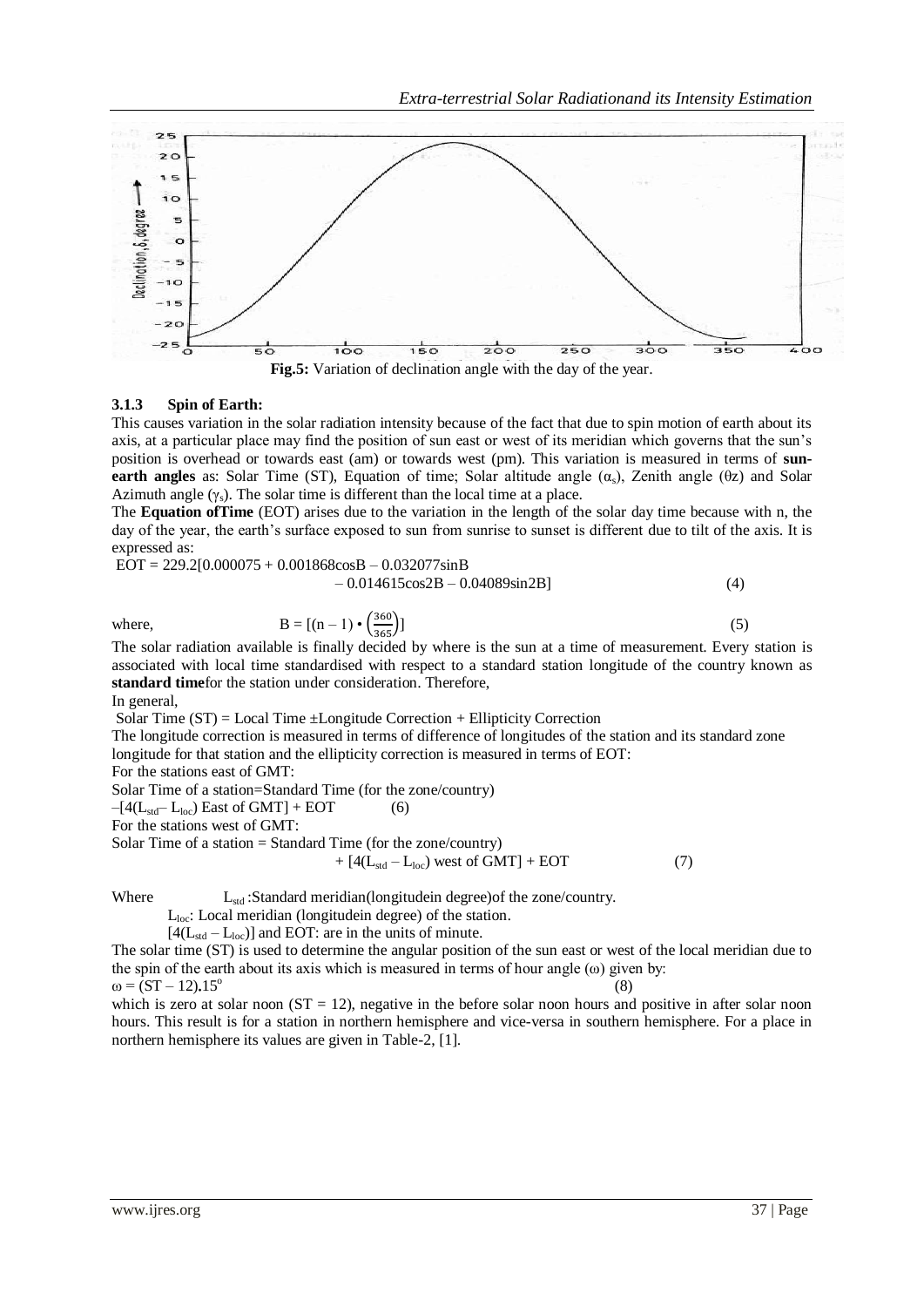| Time of the day<br>(hours) | 6      |       | 8     |       | 10    |       | 12    |
|----------------------------|--------|-------|-------|-------|-------|-------|-------|
| Hour angle<br>(degree)     | $-90.$ | $-75$ | $-60$ |       | $-30$ | $-15$ | 0     |
| Time of the day<br>(hours) | 12     | 13    | 14    | 15    | 16    | 17    | 18    |
| Hour angle<br>(degree)     |        | $+15$ | $+30$ | $+45$ | $+60$ | $+75$ | $+90$ |

The Zenith Angle  $(\theta_7)$  is the angle between sun's ray and the normal to horizontal (horizon) plane at a station. At solar noon, $\theta_z = 0^\circ$  and at the sunrise and sunset  $\theta_z = 90^\circ$ . The Solar Altitude Angle  $(\alpha_s)$  is the angle made by sun's ray at a time for a given station with respect to the horizon of the station. So, we have:  $\theta_z + \alpha_s = 90^\circ$ Hence, we find that the variability of solar radiation intensity without earth's atmosphere due to astronomical factors will be governed by: n,  $\delta$ ,  $\omega$ , $\theta$ <sub>z</sub>(or $\alpha$ <sub>s</sub>)where  $\delta$  vary with the day of the year and  $\omega$ , $\theta$ <sub>z</sub>(or $\alpha$ <sub>s</sub>) vary with the time of the day for a given station.

# *3.2 Geographical Factors:*

The geographical factors are: the variation of latitude ( $\phi$ ), longitude ( $L_{loc}$ ). The height (h) above sea level is considered in presence of atmosphere. The effect of height of the place above sea level is expressed in terms of mean pressure P. The latitude ( $\phi$ ) and longitude (L<sub>loc</sub>) are used to express the angle of incidence  $\theta$ , of sun's ray at a station at any local time of the n<sup>th</sup> day of the year, as shown in Figs. (6) and (7) [10]. These factors are associated with a station and changes with the change of station.





# *3.3 Geometrical factors:*

At given station, these factors decide the orientation and tilt of the surface on which the solar radiation intensity is to be estimated at a given station at any time, for a particular day of the year. These parameters are associated with the surface of the station.

**Surface Azimuth Angle** (γ): is the angle in the horizontal plane made by the projection of outward normal of the surface in the horizontal plane with respect to south line at that station. The  $\gamma$  is negative if it is east of south direction and positive if it is west of south direction for northern hemisphere and vice-versa for southern hemisphere. It ranges from:  $-180^\circ \le \gamma \le +180^\circ$  where  $+180^\circ$  is same as  $-180^\circ$  which is due north. Sloped to east  $\gamma$ = -90<sup>o</sup>, to west  $\gamma$  = +90<sup>o</sup>, to south  $\gamma$  = 0<sup>o</sup>. With respect to south if we rotate the tilt of surface with respect to vertical axis, clockwise rotation has range:  $0 \le \gamma \le +180^\circ$  and anticlockwise rotation:  $0 \ge \gamma \ge -180^\circ$  with respect to south facing reference. This angleγ is in the horizontal plane.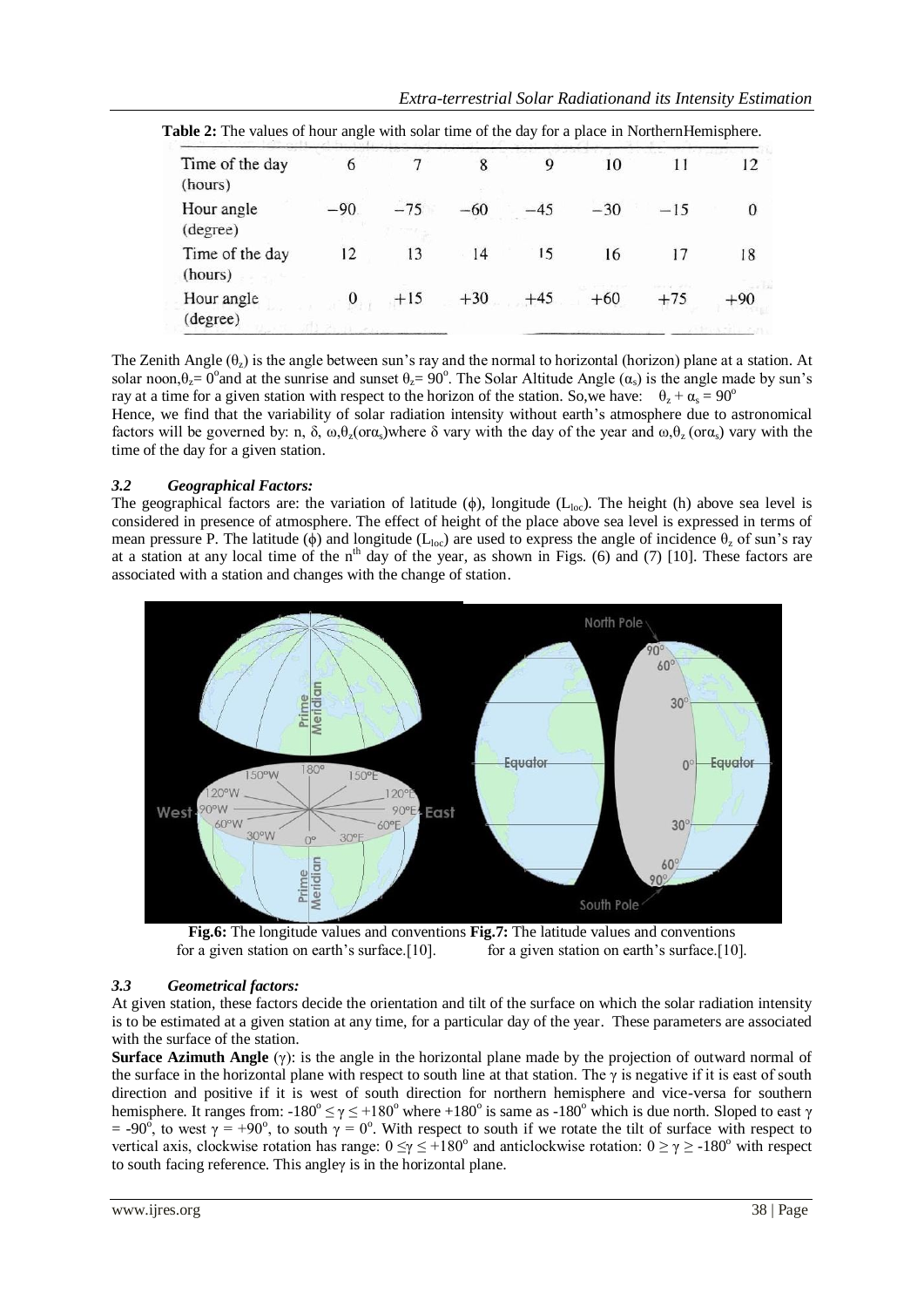## **Sky Facing Surface**

**Surface Slope Angle**(β):is the angle made by plane of the surface facing sky with horizontal at the station. It is in the vertical plane, north to south or south to north.

In sense of occurring *north to south*,it is given by the range: $0 \le \beta \le 90^\circ$ . For horizontal position  $\beta = 0$ . For  $0 \le \beta$  $\leq$  90°, the surface is facing towards south, east of south or west of south, decided by the γ. Atβ = 90°:γ = -90<sup>°</sup> represents **East Wall**,  $\gamma = 0$ <sup>o</sup> represents **South Wall** and  $\gamma = +90$ <sup>o</sup> represents **West Wall.**So, for any orientation from south, east or west and tilt with horizontal we have:  $0 \le \beta \le 90^\circ$  and  $-90^\circ \le \gamma \le +90^\circ$ .

In sense of occurring *south to north*,  $\beta$  is still given by the range:  $0 \le \beta \le 90^\circ$ . For horizontal position  $\beta = 0$ . For  $0 < \beta \le 90^\circ$ , the surface is facing towards north, east of north or west of north, decided by the γ. At  $\beta = 90^\circ$  γ = -90<sup>°</sup> represents **East Wall**,  $\gamma = \pm 180^\circ$  represents **North Wall** and  $\gamma = +90^\circ$  represents **West Wall.**So, for any orientation from north, east or west and tilt with horizontal we have:  $0 \le \beta \le 90^{\circ}$  and  $\alpha$  - 90<sup>o</sup>  $\ge \gamma \ge 180^{\circ}$  for any north – east orientations and  $90^{\circ} \le \gamma \le +180^{\circ}$  for any north – west orientations.

### **Earth Facing Surface**

**Surface Slope Angle (β):** In either sense of tilt, north to south or south to north, when  $90^{\circ} < \beta \le 180^{\circ}$ , it represents the earth facing surface for any orientation.In this situation, the solar radiation intensity calculated on a earth facing surface is totally the reflected radiation from the surrounding surfaces if the considered receiving surface is mounted at height above the ground.

At  $\beta$  = 180° again horizontal surface but it is now earth facing.

In general, a surface has two faces: top and bottom as sky facing and earth facing, respectively. For -  $90^{\circ} \le \gamma \le$ 90<sup>°</sup>, the top face is towards southorientation extended from east to west via south when  $0 < β \le 90$ <sup>°</sup> and the bottom face is earth facing extended from east to west via north. When  $90^{\circ} < \beta < 180^{\circ}$ , the top face starts becoming bottom and the bottom as top face, i.e., $0<\beta< 90^{\circ}$ , southfacing top face and earth facing bottom face and  $90^\circ < \beta < 180^\circ$ , north facing bottom face and earth facing top face. Since, the face to receive solar radiation, which is sky facing is well identified, γ and β, together completely parameterize the surface orientation,**east or west of south** and tilt,**south facing or north facing** with respect to horizontal respectively.

Now, taking into account the variability due to astronomical factors, geographical factors and geometrical factors, at a given station for a particular day at a given time on a considered surface in absence of earth's atmosphere on earth, the intensity of solar radiation will be estimated by the expression, reference [1]:

 $I_{\text{EXT}} = I_{\text{EN}} \cdot \cos \theta_i$  (8) Where,  $\cos\theta_i = [\cos\phi, \cos\beta + \sin\phi, \sin\beta, \cos\gamma], (\cos\delta, \cos\omega)]$ + [ $\{\sin\phi \cdot \cos\beta - \cos\phi \cdot \sin\beta \cdot \cos\gamma\}$ ]. sinδ  $+$ [cosδ<sub>•sinω•sinβ•sinγ]</sub> (9) where,  $I_{EN}$ ,  $\delta$  and  $\omega$  are given by the Equs. (2), (3) and (6). The number of daylights i.e., sunshine hours (N) can be calculated by knowing the hour angle spread between sunrise and sunset. Since at sunrise  $\theta_z = 90^\circ$ ,  $\theta_i = \theta_z$  and  $\beta = 0^\circ$  for a horizontal surface, say, the sunrise hour angle is $\omega_s$ , then  $\omega = -\omega_s$ , then by Equ. (9) we get:  $0 = \cos \phi \cdot \cos \delta \cdot \cos(-\omega_s) + \sin \phi \cdot \sin \delta$ Or  $-\omega_s = \cos^{-1}[-\tan\phi \cdot \tan\delta]$ Similarly, the sunset hour angle will be:  $+\omega_s = \cos^{-1}$ [-tan $\phi \cdot \tan \delta$ ] Therefore, total angle between sunrise and sunset will be:  $2ω<sub>s</sub> = 2cos<sup>-1</sup>[-tanφ, tanδ]$ 

Since  $15^\circ \equiv 1$  hr-duration, the number of daylights i.e., sunshine hours will be given by,  $N = \frac{2}{15} \cos^{-1}[-\tan \phi, \tan \delta]$  (10)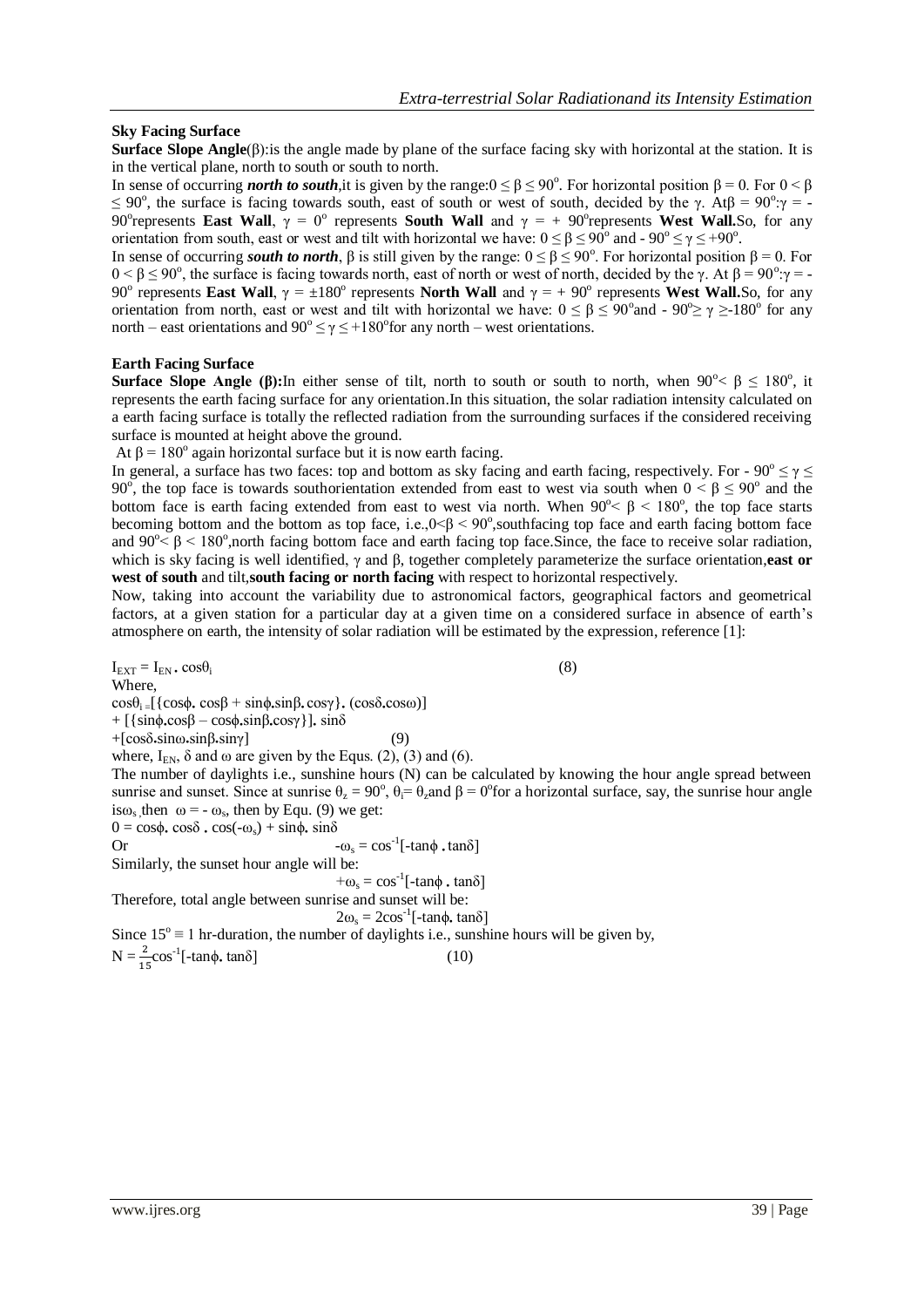

The variation of total number of daylights i.e., sunshine hours (N) with the day of the year (n) is given in the Fig.(8) [1].On March and September 21<sup>st</sup>, N = 12hr, on June 21<sup>st</sup> it is maximum and on December 21<sup>st</sup> it is minimum at latitude more than 60°.

# **IV. Conclusions:**

- i. Regarding solar energy applications used in practice, the solar energy intensity radiated by solar discis at constant rate and in the absence of earth's atmosphere it reaches to earth with the intensity  $I_{ON}$  (Watt/m<sup>2</sup>) normal to the surface at a station known as solar constant.
- ii. Because of orbital motion, spin motion and tilt of the spinning axis, the solar radiation intensity varies with the day of the year andtime of the day at a given station.
- iii. At a given station, on a particular day, at a particular time it depends on the orientation and tilt of the surface under consideration.
- iv. The station is characterised by longitude ( $L_{loc}$ ,  $L_{std}$ ), latitude ( $\phi$ ). The surface is characterised by the orientation as surface azimuth angle  $(\gamma)$  and tilt as surface slope angle  $(\beta)$ . A particular day is characterised by n starting  $n = 1$ on 1<sup>st</sup> January and at a time the position of the sun with respect to the station is characterised in terms of declination angle ( $\delta$ ), hour angle ( $\omega$ ), solar time (ST), equation of time (EOT), solar altitude angle ( $\alpha_s$ ), solar azimuth angle ( $\gamma_s$ ) and zenith angle ( $\theta_z$ ).
- v. At a particular time, the angle of incidence  $(\theta_i)$  is the angle subtended by the sun's ray with respect to the outward normal towards the sky to the surface receiving the solar radiation and the intensity of solar radiation in the extra-terrestrial region of earthi.e., on earth's surface in absence of atmosphere or on earth's surface without atmosphere can be obtained by Equ. (8).
- vi. By knowing the angle subtended by the sun's rays at sunrise and sunset gives the number of sunshine hours (N) on a particular day of the year at a given station can be obtained by the Equ. (10).

#### **V. Suggested work:**

The variability factors governing the solar radiation due to atmosphere, climatic conditions and weather of the station should beanalysed andcompiled.

| VI. | Nomenclature: |  |
|-----|---------------|--|
|     |               |  |

| HXR:               | Hard-X Rays                                                                                          |
|--------------------|------------------------------------------------------------------------------------------------------|
| SXR:               | Soft X-Rays                                                                                          |
| EOT:               | Equation of time                                                                                     |
| WRC:               | <b>World Radiation Centre</b>                                                                        |
| GR:                | Gamma Rays                                                                                           |
| ST:                | Solar Time                                                                                           |
| $I_{ON}$ :         | <b>Solar Constant</b>                                                                                |
| $I_{EN}$ :         | Extra-terrestrial solar radiation normal to the surface                                              |
| $I_{\text{EXT}}$ : | Solar radiation intensity on a given surface on a particular day outside earth's atmosphere / on the |
|                    | earth's surface in absence of atmosphere                                                             |
| $\theta_i$ :       | Angle of incidence                                                                                   |
| $\theta_{z}$ :     | Zenith angle                                                                                         |
| $\phi$ :           | Latitude angle of the place                                                                          |
|                    |                                                                                                      |